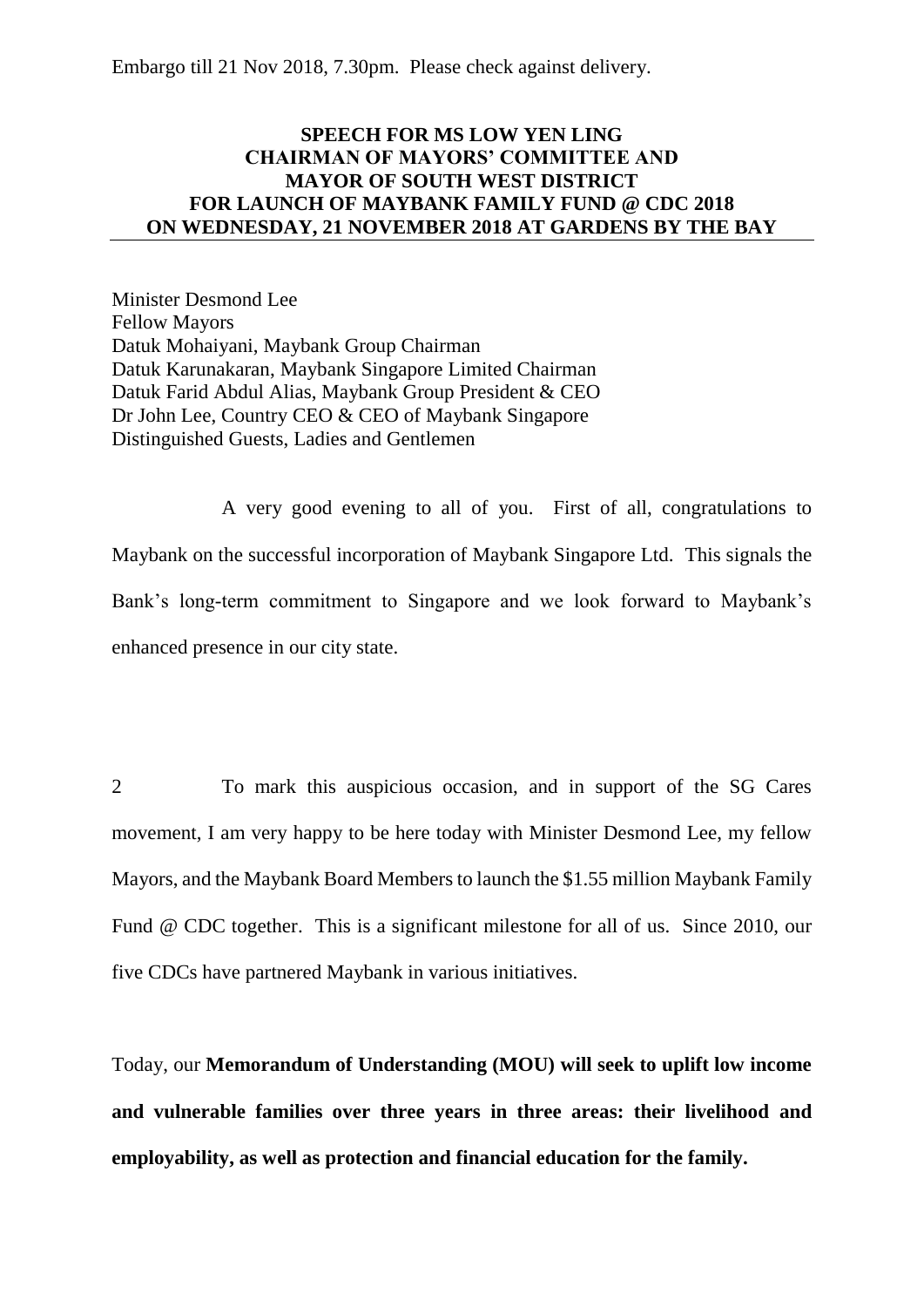#### **Livelihood, Financial Empowerment and Employability programmes**

3 The majority or \$1.25m of the Fund will go to into programmes with a focus on improving social mobility for the needy. In the area of finances, families will receive financial education on the values of good saving habits, and financial planning so that they learn to budget and manage their money wisely. The CDCs will also tap on the Fund to equip caregivers with relevant caregiving skills and tips on financial management and literacy.

## **Family Insurance**

4 In addition, the CDCs will identify 1,000 low-income families to receive free family insurance, giving them greater protection and peace of mind. Out of the \$1.55m fund, \$300,000 will go to a five-year eProtect Family @ CDC scheme by Maybank. It will provide hospitalisation allowance, medical and mobility expenses reimbursement for the families covered.

#### **SkillsFuture Advice**

5 Besides these valuable contributions by Maybank, we are delighted that close to 2,500 Maybank employees will become SkillsFuture Advice @ CDC Ambassadors. They will form part of the SFA @ CDC Network to promote the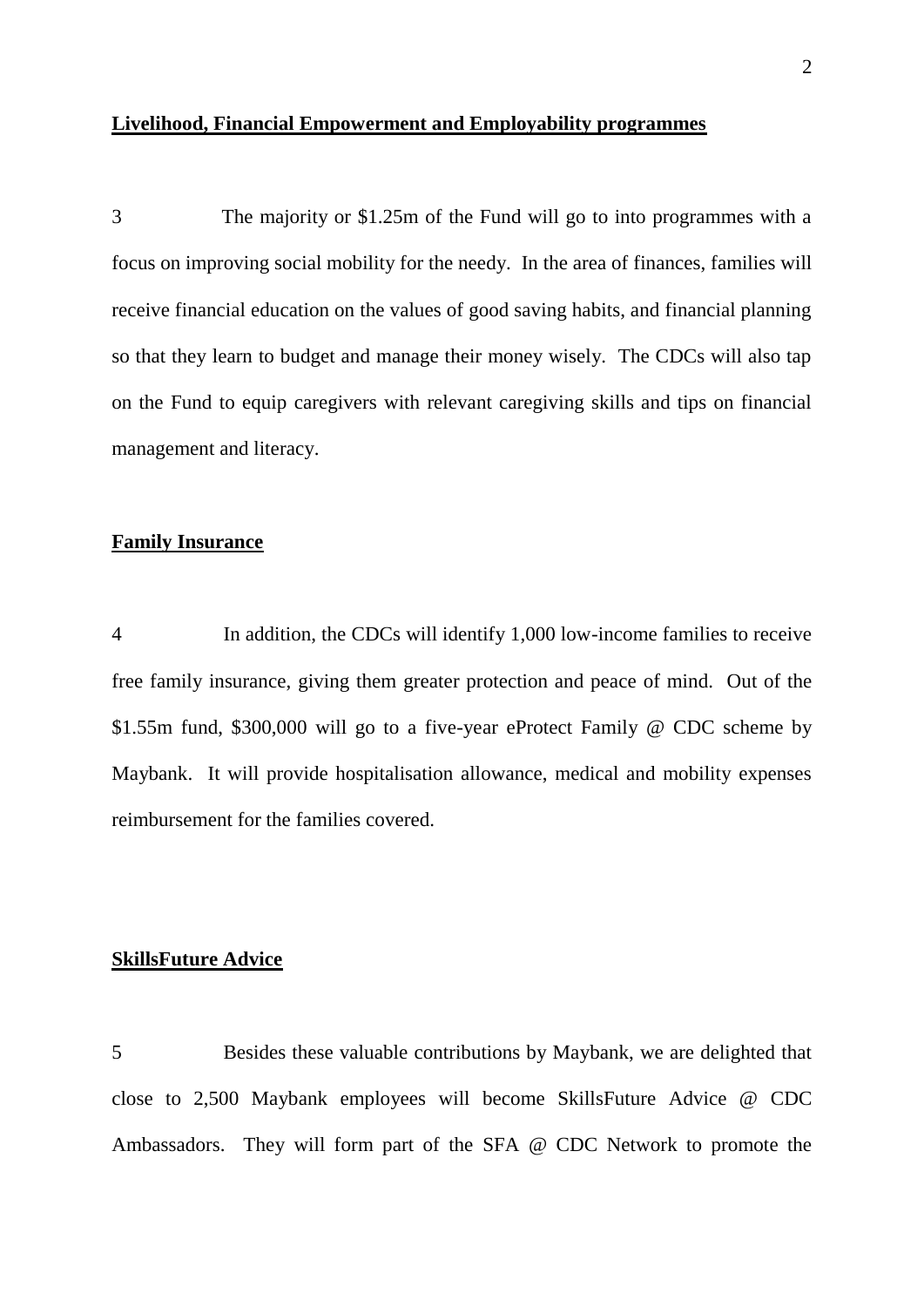SkillsFuture movement, helping Singaporeans navigate the SkillsFuture directory to improve themselves.

6 Launched by DPM Tharman in 2017 in partnership with the CDCs, the SkillsFuture Advice @ CDC 技能创前程就业培训指导 aims to help Singaporeans understand the importance of skills upgrading and career planning. It seeks to provide Singaporeans with useful information on SkillsFuture, as well as the resources and tools to upgrade their skills and plan for their careers. These ambassadors will be trained by the CDCs. They will be instrumental in spreading the culture of lifelong learning as they reach out to residents and the people around them about SkillsFuture.

## **Conclusion: Part of SG Cares**

7 We commend and applaud Maybank's strong support of the national SkillsFuture movement and long-term commitment to improving the lives of the less privileged in the community. Our five CDCs will continue to work closely with Maybank on needs-driven programmes to improve the lives of those at risk.